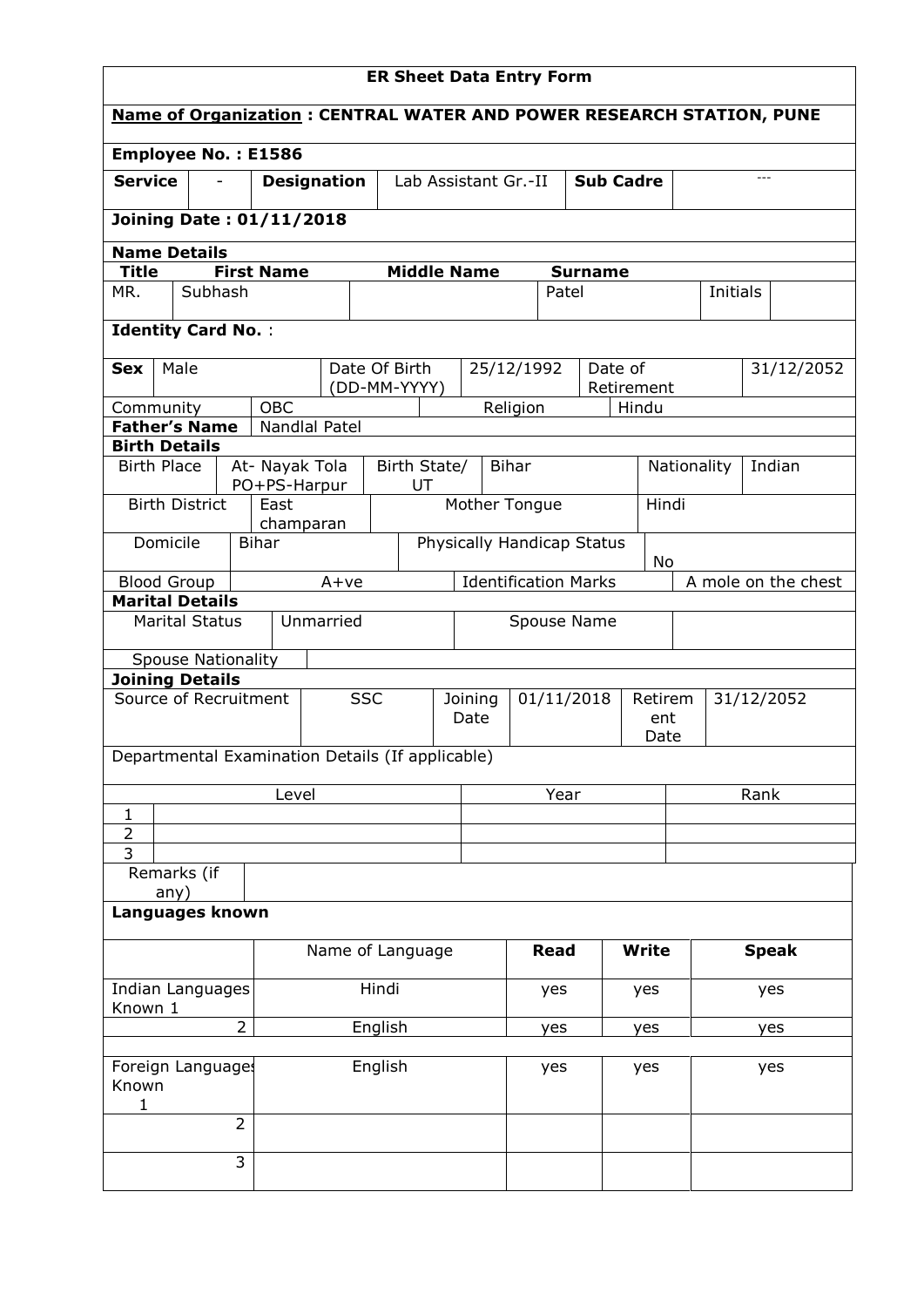## Details of deputation (if applicable)

| Name of the Office | Post held at that<br>time in parent office | Name of post<br>(selected for<br>deputation | Period of deputation |      |  |
|--------------------|--------------------------------------------|---------------------------------------------|----------------------|------|--|
|                    |                                            |                                             | Since                | From |  |
|                    |                                            |                                             |                      |      |  |

## Details of Foreign Visit

| SI.<br>No. | Place of Visit | Date of<br>visit | Post held at<br>that time | Whether it<br>is a<br>personal or<br>official visit | Details of visit |
|------------|----------------|------------------|---------------------------|-----------------------------------------------------|------------------|
|            |                |                  |                           |                                                     |                  |

## Transfer/Posting Detail (if applicable)

| Place | Period of posting |      |  |  |  |  |  |  |
|-------|-------------------|------|--|--|--|--|--|--|
|       | Since             | From |  |  |  |  |  |  |
|       |                   |      |  |  |  |  |  |  |
|       |                   |      |  |  |  |  |  |  |
|       |                   |      |  |  |  |  |  |  |
|       |                   |      |  |  |  |  |  |  |

| Qualification (Use extra photocopy sheets for multi qualifications, experience, training, awards details)                |                           |  |                       |                         |                                      |                                                         |                         |                  |         |  |  |  |
|--------------------------------------------------------------------------------------------------------------------------|---------------------------|--|-----------------------|-------------------------|--------------------------------------|---------------------------------------------------------|-------------------------|------------------|---------|--|--|--|
| Qualification                                                                                                            |                           |  |                       | Discipline              |                                      |                                                         |                         | Specialization 1 |         |  |  |  |
| B.Sc.                                                                                                                    |                           |  |                       | Physics                 |                                      |                                                         |                         |                  |         |  |  |  |
| Year                                                                                                                     | Division                  |  |                       |                         | CGPA/ % Marks                        |                                                         |                         | Specialization 2 |         |  |  |  |
| 2015                                                                                                                     |                           |  | first                 | 61.125                  |                                      |                                                         |                         |                  |         |  |  |  |
| Institution                                                                                                              |                           |  | University            | Place                   |                                      |                                                         |                         |                  | Country |  |  |  |
| K.C.T.C. College, Raxaul                                                                                                 |                           |  |                       |                         | BRABU, Muzaffarpur<br>India<br>Bihar |                                                         |                         |                  |         |  |  |  |
| <b>Experience</b>                                                                                                        |                           |  |                       |                         |                                      |                                                         |                         |                  |         |  |  |  |
|                                                                                                                          | Type of Posting           |  |                       | Level                   |                                      |                                                         |                         |                  |         |  |  |  |
|                                                                                                                          | Permanent                 |  |                       |                         |                                      |                                                         | 04                      |                  |         |  |  |  |
|                                                                                                                          | Designation               |  |                       |                         |                                      |                                                         | <b>Present Position</b> |                  |         |  |  |  |
| Laboratory Assistant Gr.-II                                                                                              |                           |  |                       |                         |                                      |                                                         |                         |                  |         |  |  |  |
|                                                                                                                          | Ministry                  |  |                       | Department              |                                      |                                                         |                         |                  |         |  |  |  |
|                                                                                                                          | Ministry of Jalshakti     |  |                       | <b>MOWR</b>             |                                      |                                                         |                         |                  |         |  |  |  |
|                                                                                                                          | Office                    |  |                       | Place                   |                                      |                                                         |                         |                  |         |  |  |  |
| <b>CWPRS KHADAKWASALA PUNE</b>                                                                                           |                           |  |                       | PUNE                    |                                      |                                                         |                         |                  |         |  |  |  |
|                                                                                                                          | <b>Experience Subject</b> |  |                       | Period of Posting       |                                      |                                                         |                         |                  |         |  |  |  |
| Major                                                                                                                    |                           |  |                       | Minor                   |                                      |                                                         | From                    |                  | To      |  |  |  |
|                                                                                                                          |                           |  |                       |                         |                                      |                                                         |                         |                  |         |  |  |  |
| Note:-Refer the Annexure to fill above Major, Minor Subjects and below given training subject<br>minimum 1 week & above) |                           |  |                       |                         |                                      |                                                         |                         |                  |         |  |  |  |
| Training                                                                                                                 |                           |  |                       |                         |                                      |                                                         |                         |                  |         |  |  |  |
| Training Year<br><b>Training Name</b>                                                                                    |                           |  |                       | <b>Training Subject</b> |                                      |                                                         |                         |                  |         |  |  |  |
|                                                                                                                          |                           |  |                       |                         |                                      |                                                         |                         |                  |         |  |  |  |
| Level                                                                                                                    |                           |  | Institute Name, Place |                         |                                      | Field Visit Country<br>Field Visit Place (within India) |                         |                  |         |  |  |  |
|                                                                                                                          |                           |  |                       |                         |                                      |                                                         |                         |                  |         |  |  |  |